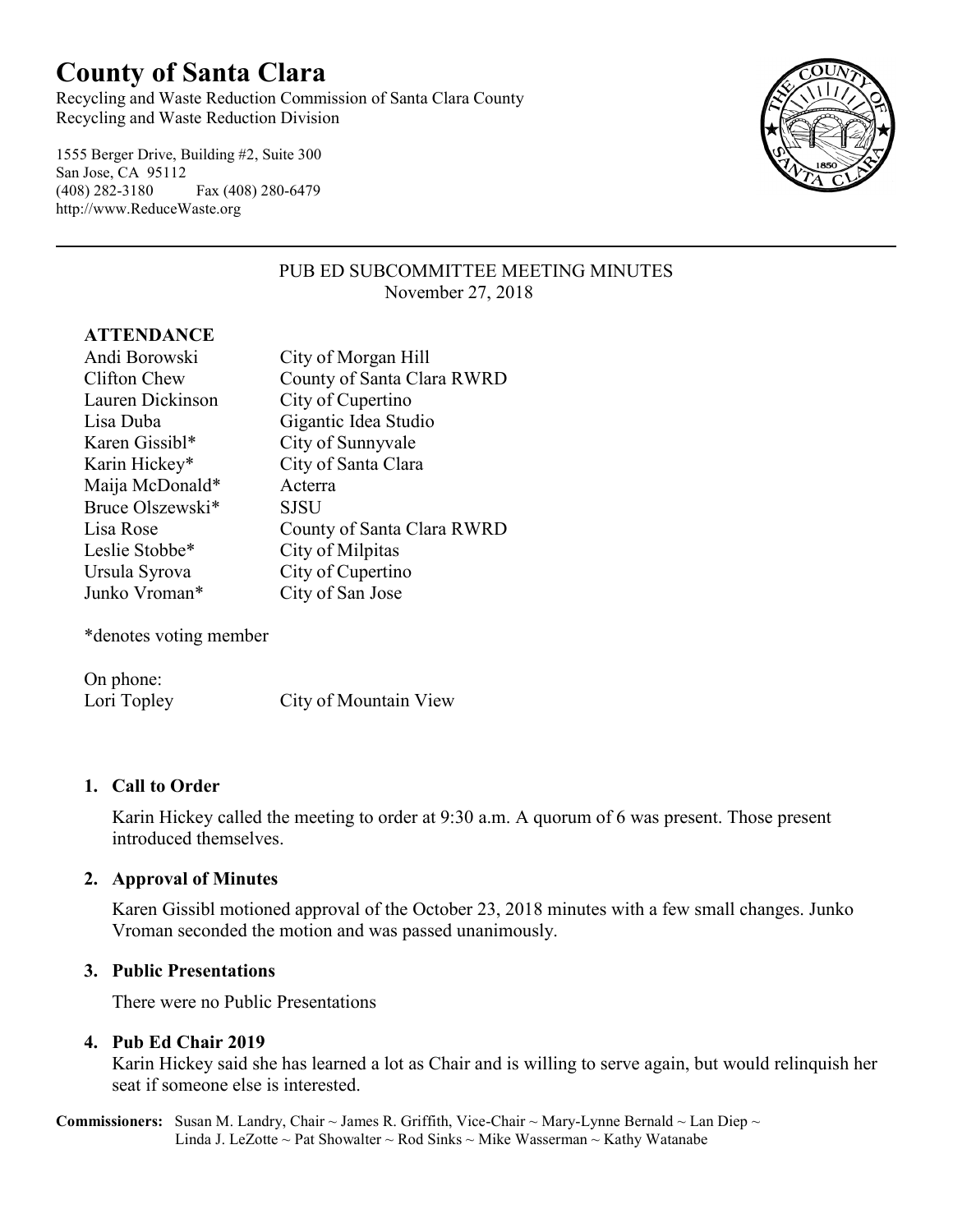# **5. Gigantic Idea Studio – Santa Clara County Reusable Cups Campaign Overview**

Lisa Duba said the current campaign is meeting its goals. She then presented the overview for the Reusable Cups Campaign Overview, budget, schedule, etc. Looked at research on source reduction and found that ownership is high but usage is low. Asian Pacific Islanders are most likely to bring their own. Chinese language questions found that many were not aware that they could bring their own cups – opportunity to increase awareness in that community. Forgetting their cup was most influential barrier, then inconvenience followed by lack of awareness. Reducing waste, protects environment were top two benefits for bringing reusable cups.

Messaging Know –

- Reusable cups can be used in various locations
- Using reusables is an easy way to gain environmental points and social points.

Messaging Feel

• Feel good

Messaging Do

• Use the cup

Address "Know" by creating more awareness – specifically within the Chinese community by showing people using reusables and including a positive message for doing so

Digital advertising

Address Remember – use media budget to showcase models using their cups, video showing them putting cup with their keys, using a small window cling to remind them to get their cup or showing someone

Use prompts to help you remember – keychains, vinyl window clings, opt-in text messaging to remind people to bring their prompts – but need a way to get the items out to people. Could direct to website to complete a form or in-person tabling events; would need commitment from group to use these tactics.

Confirmation messaging that recognizes them for remembering their cup.

For tabling – at least one event from each city to table at a local coffee shop in their city. Campaign would be April 1 – May 15; in-person tends to have a better effect than digital media. More labor intensive than ads, but better results. Can also do a pledge at tabling events. Leslie asked if Gigantic could assist with contacting regional managers for Starbucks and Peets in advance; Lisa said they can try but cannot commit 100% to doing it.

Karin Hickey asked about strategy 1 – awareness and asked if there was a way to do a Facebook or other social media campaign from coffee retailers to advertise that they encourage people to bring their reusable cups. This could be a small sign or window cling.

Leslie Stobbe noted that we know people will bring their own bag if they are charged 10 cents and that they are used to making these behavioral changes. Lisa said it's also about reminding people to bring their cups.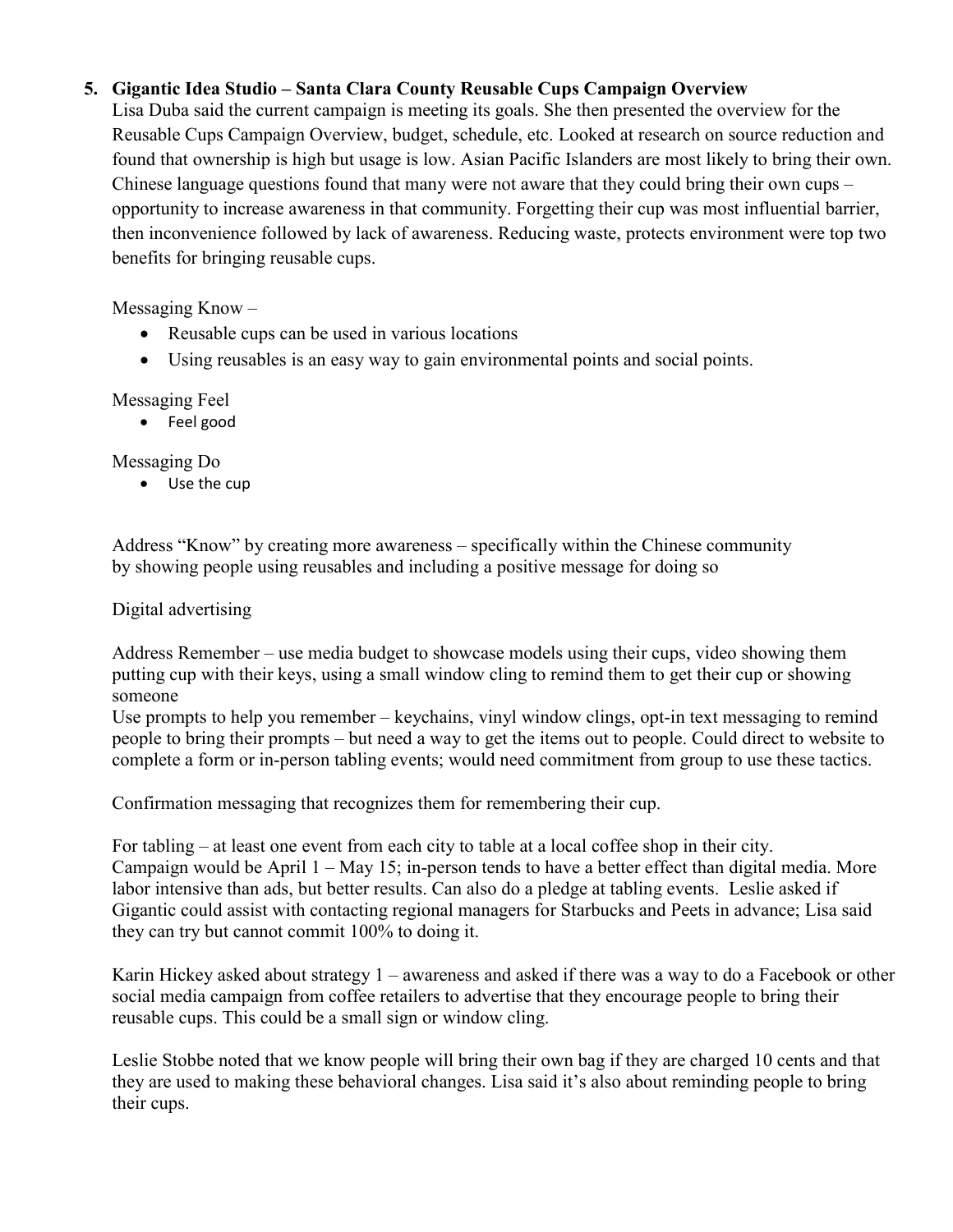Bruce Olszewski asked if this was geared just towards coffee or if other beverages can be included (hot and cold). Lisa said for awareness they will show both types of drinks/locations but that due to budget constraints, they cannot do both coffee shops and fast food restaurants.

Karin Hickey asked about the fast food images and if that would be a welcome message for fast food chains.

Leslie Stobbe said her son worked in a few fast food establishments and the disposable items are tracked – to the point that if a customer brings in a reusable, they counter person still has to throw away an empty disposable for the count to match.

Bruce Olszewski asked if there is a social media way to recognize people for using their reusable cup. Lisa Duba said this isn't typically an effective way to reach people, but if tabling at an coffee shop for three hours may be able to ask people to take photos and post them somewhere showing them as reusable champions on the website.

Lisa Duba also said if city staff is available to table at events, they could do one in each city; if Gigantic did it, they could maybe only do five cities. Lori Topley said she likes the idea of tabling. Bruce Olszewski said he may be able to provide students to staff tables and recommended other community colleges as places to hold tabling events. Lauren Dickenson said this also hits the age demographic. Karin Hickey said if we had the materials we could table at coffee shops in later April and then again in the future.

January – general buy-in, approve prompts, how they are distributed online; February budget/schedule and kick off in mid-March through end of April/Earth Day. Send Lisa Rose/Clifton Chew potential coffee shop locations. Lisa Duba asked if everyone is in agreement on target audience (they are) and two-part awareness/tabling events. All were supportive of this. Only enough budget to use for awareness in Chinese (no other languages besides English). Leslie Stobbe asked about print advertising – there is some in the "Remember" part but doesn't reach the demographic were are targeting. She said *Milpitas Post* is still read by many and that she would be happy to place ads herself if Gigantic can provide the artwork in the size she needs.

Karen Gissibl asked about the prompts and feels they work but Ursula Syrova was not comfortable giving away semi-disposable items. She preferred the text option. Ursula suggested setting an alarm on your phone 5 minutes before you leave the house to remind you to remember your cup. Karen asked if they are able to track text messages. Junko said there are a lot of people who use text features through their cities. Ursula said there is an App to remind people to do things that we might want to consider. Ursula will send information to Lisa Duba. She said we can have people opt in for the length of the campaign and then do a mini survey at the end to ask people if they changed their behavior. Would need to guarantee that personal cell information would not be shared. Need messaging for how to carry your cup; backpacks; carabiners, etc. At tabling event, show various types of cups and straps for carrying it more easily. Leslie Stobbe is a proponent of all social media campaign combined with tabling events. She said the most popular post that garnered 6,000 views was ReThink Disposable's ad for using your own cup. She said she is here for both this campaign and the tie-in to SCVURPPP that is being proposed.

#### **6. Discussion About Possible Collaboration with SCVURPPP Watershed Education Outreach**

Karin Hickey said that Vishakha Atre asked about collaborating on a possible public education campaign to do litter messaging. Lori Topley asked where the funding would come for that. Karin said it would start with a conversation to learn what others are doing. Karen Gissibl also mentioned potential straw ban. Karin proposed inviting SCVURPPP to discuss further at the January meeting. Bruce